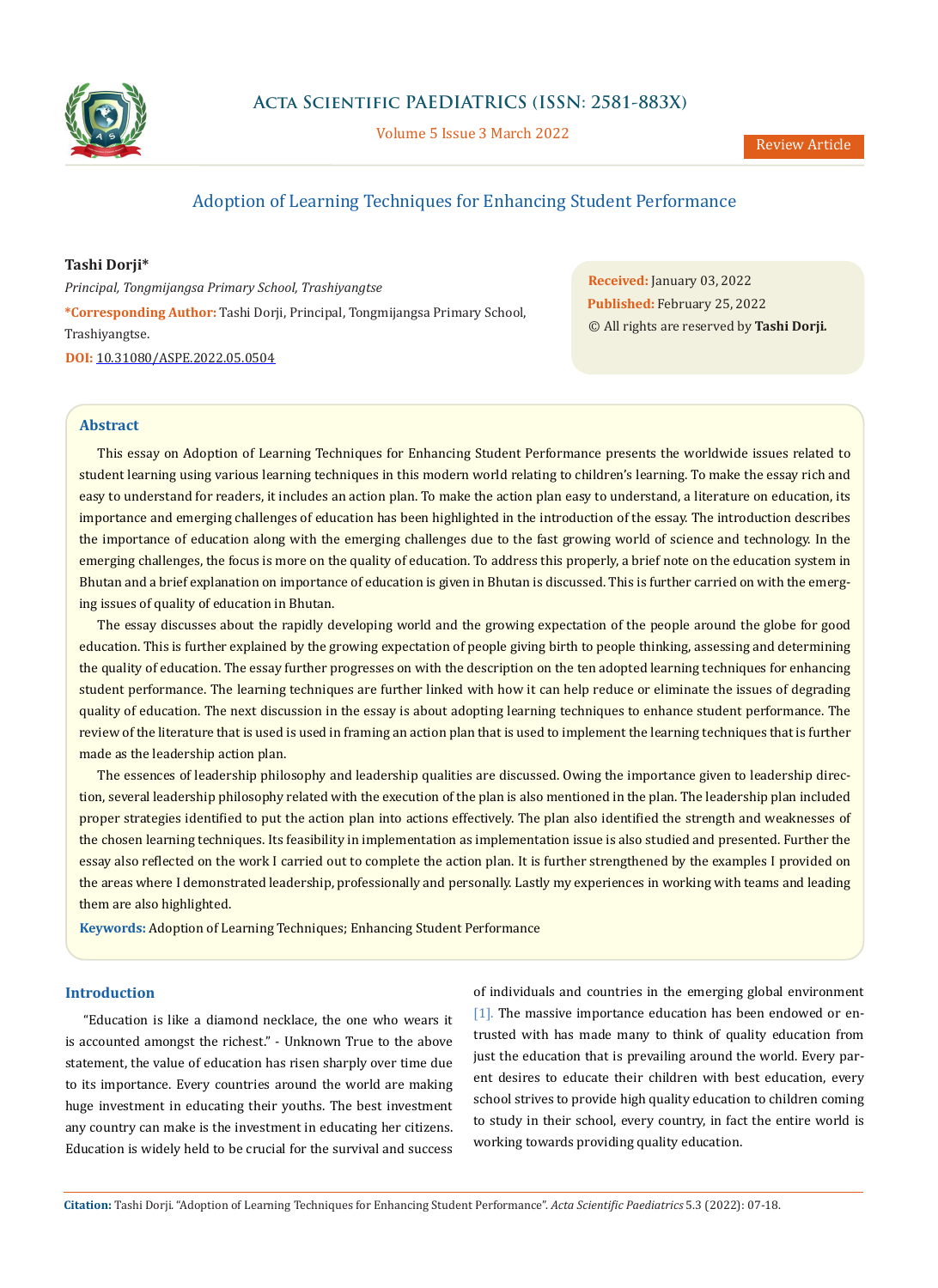The today's rapidly changing world is a big challenge for all and everywhere as this dynamic world keeps changing everyday with new development. Thus, Dunlosky., *et al*. [2] emphasised that helping students to discipline their learning by using effective learning techniques is very important to let students keep pace with the advancing technology. There are results of education and improving educational outcomes that required efforts on many fronts thus teaching and learning practices in education today need constant and urgent enhancement/improvement  $[2]$ . The thought that development of the person should be the central purpose of education is one that guides the needs and urgency into looking at learning techniques. Besides, critical thinking of student, competency level of teachers and student, compulsion and teacher efficacy in enhancing student performance are some factors that leads in the argument for 'quality education' which indirectly or directly urges the need to look into various learning techniques.

Bhutan, a small landlocked country, sandwiched amidst two giants of the world, India in the south and China in the north invests the largest portion of its development budgets in education system. Education in Bhutan is given paramount importance because it has help the nation build and sustain the citizen and the nation as a whole. Education thus, is life giving like elements. Bhutan is still in the hypothetical state of determining the quality of education delivered to her students. Quality indeed, for Bhutan, for small systems like in Bhutan, quality is of the essence. Quality of education has been the talk of everybody, right from the grassroots level to those at the highest position. It is a good sign though as it indicates the concern of all for quality education.

As one important strategies to fulfill the goal of quality education, it is important to come up with program of expansion of educational facilities of which adopting learning techniques that best suits the students in achieving good academic achievements.

So, here, the paper will be presenting an action plan on leadership, which includes reflections on the adoption of various learning techniques to improve student learning so that student are always aligned towards enhanced academic performance. It also focusses on solutions that involves the critical analysis on helping students make the best use of the effective learning techniques that will regulate their learning. The paper will be presenting on identifying learning techniques that directly or indirectly foster the improvement of educational practices and student learning. It will also clarify how successful learning techniques directly and indirectly influence the quality of teaching and learning. This will be done by describing the learning techniques which help to acquire the will and skill required to improve student learning. In the process learning techniques will be identified that encourage the values, capacities, and use of the practices that improve student learning.

## **Strategic leadership approaches in contemporary organizations**

Effective learning techniques alone is not enough for bringing positive student performance, it requires the hard work and commitment of the teachers along with efforts of effective leaders. Effective leaders must have the ability to execute their vision successfully to ensure that it becomes reality besides the vision inspires others. The today's rapidly changing world is a big challenge for leaders to proficiently execute their vision. It matters a lot for leaders to ensure the successful execution of vision in this dynamic world. Some of the strategic leadership approaches in contemporary organizations relevant to this action plan includes the Instructional Leadership where the paper discusses the kind of administrative leadership and support might be required to execute this plan. When principals and teachers share leadership, teachers 'working relationships are stronger and student achievement becomes higher and in the process cooperative leadership is inclusive in this plan. Collective leadership, which requires to organize staff into meaningful collaborative teams that take collective responsibility for student learning and work interdependently to achieve shared goals for which members hold themselves mutually accountable. Team Dynamics is another leadership approach that is included or discussed here. Louis., *et al*. [1] says that team dynamics talks about taking collective responsibility for student learning, helping students achieve at higher levels, and express higher levels of professional satisfaction [1].

#### **A review of the literature**

Teaching and learning techniques has become essentials in bringing positive improvements in student achievement academically. The diversity in the nature of preparing student for today's challenging world is one prime difficulty for the faculty in any school [3]. Learning techniques plays an important role in this movement*.* Besides the teaching practices faculty can practice, the learning techniques makes many, aware of the prevailing fact that helps respective stakeholders in making concerted effort in thinking for the responsibilities they held. Owing to this importance, learning techniques has been subject of study for many educational institutes and educationists. As per Claxton and Murrell [3] their research has examined the approaches to learning techniques at four levels: (1) personality, (2) information processing, (3) social interaction, and (4) instructional methods. It was however speculated by another researcher, that there is connection between the two fundamental orientations in learning: "splitters," and "lumpers". The first one is about analyzing information logically and breaking it into smaller parts, and second one is about watching for patterns and relationships between the parts [4].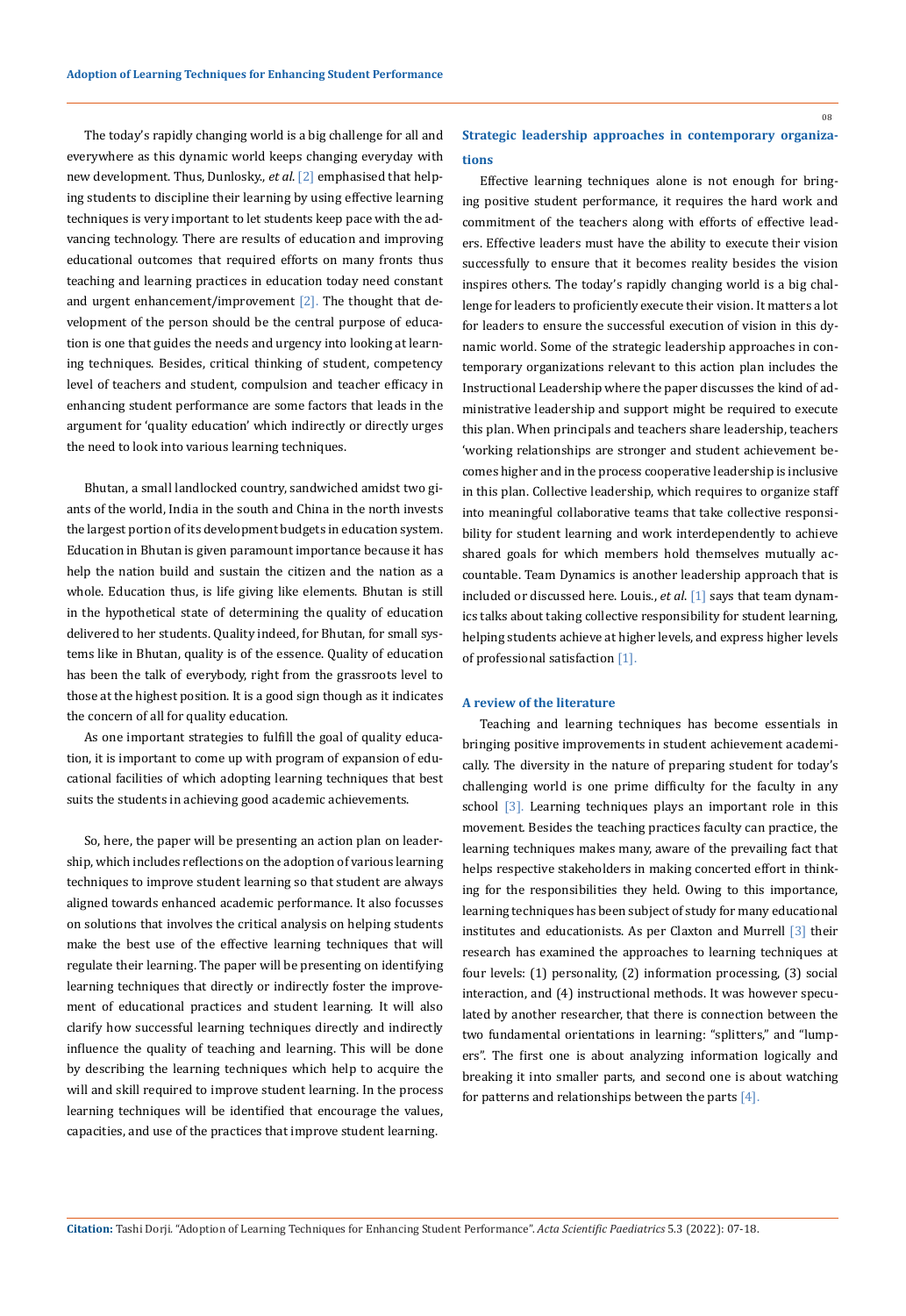The advantage of the learning technique is that it helps faculty to identify the differences children bring in the classroom which enables faculty to become more sensitive towards children's learning. This is further supplemented by Claxton and Murrell [3], who supported stating that, learning techniques can also serve as a guide for teachers to design learning activities that match or mismatch the styles adopted by student. They further commented that matching in particular helps student who are poorly prepared as it was found that the most attrition occurs in these situations. Further, some studies has even shown that learning techniques contribute to more effective learning when a student is provided consistent instruction by identifying their styles and aptitudes [5].

However, some other studies showed that some mismatching proved appropriate where students' personal experiences helped themselves in discovering and learning new ways which helped them experience ways of thinking and aspects that they never experienced before. This however should be done by carefully considering the sensivity of the student as the sudden experience of discontinuity will prove negative when students aren't that strong in these field. Therefore, the knowledge on learning techniques can be of paramount help to teachers as they can design activities or experiences that are appropriate for students in terms of matching or mismatching and enable them to do so thoughtfully and systematically [3].

Many researchers found that the efficacy of learning techniques has been developed and evaluated for more than 100 years. Even then some effective learning techniques still remained underutilized [6] Pressley., *et al.* [6] also commented that the learning techniques proven with evidence of being very effective in enhancing students' academic achievement remained unused by many teachers. This is because they don't learn them and many students do not use them and this way it remained underutilized. Not just this, some learning techniques that are renowened and used to maximum level by students are now proving to be least effective. It was found that the availability of many techniques has contributed towards the disconnect between the efficacy of the learning techniques and the way it was used in the teaching learning process. As many educationists found that it is challenging to scrutinize the relevant learning techniques to prove the efficacy and feasibility for implementation by learners.

So to confront this challenges, this action plan will present the efficacy of 10 learning techniques that can enhance the academic performance student. The learning techniques chosen are selected from the researched papers of many researchers based on certain criteria. On the basis of the indication that the techniques can help student achieve success in a varieties of conditions, the techniques like self-testing, distributed practice are chosen. This is on the basis of some research and survey. The techniques like rereading and highlighting were chosen because of the fact from student survey who reported saying that they use them more often than other techniques. Besides, it is also very important for students to regulate more of their learning when they progress in their learning life. This is one practice that all learners must adapt to, to regulate ones learning wherever and whenever it happens.

In this plan, the choices for the learning techniques were limited to those that can be implemented by students independently. Helps from teachers and use of advanced technologies are not included. However, certain trainings or guidelines would be required for the student to use the techniques. Moreover, the techniques chosen were those that has enough empirical evidence to support its efficacy. One good point about these learning techniques is the fact that it is very much likely that teachers would have learnt these techniques in educational psychological classes and it remains as added advantage to use the techniques [2].

Bhutan and Bhutanese education system has been confronting the issue of quality education since a decade ago. However, there is no defined benchmarks that measured the quality of education so far. Stakeholders, parents and students simply raised the issue of low quality education on the basis of independent and individual observation. In actual it is very difficult to define the quality of education [7] As an educator and a leader, I often heard the hue and cry of teachers and other educators who lost hope against the devilish face of criticism about quality education. In any ways whenever the talk on quality of education hovers around, they (teachers) feel that the comments are directed to them. If taken with positive notes then it is a matter of pride that we are prompted to do better to maintain the standard of education.

When Bhutan has the dream of becoming the knowledge-based society, education will remain as the foundation for Bhutan to achieve that success. This gives the hope and the energy for Bhutan to succeed in its endeavor. Thus with collective efforts, the lost trust can be restored to education the pledge that truly belongs to it. Adopting learning techniques can truly prove to be an essential in restoring the quality of education that is hypothetically believed to have been lost.

**Citation:** Tashi Dorji*.* "Adoption of Learning Techniques for Enhancing Student Performance". *Acta Scientific Paediatrics* 5.3 (2022): 07-18.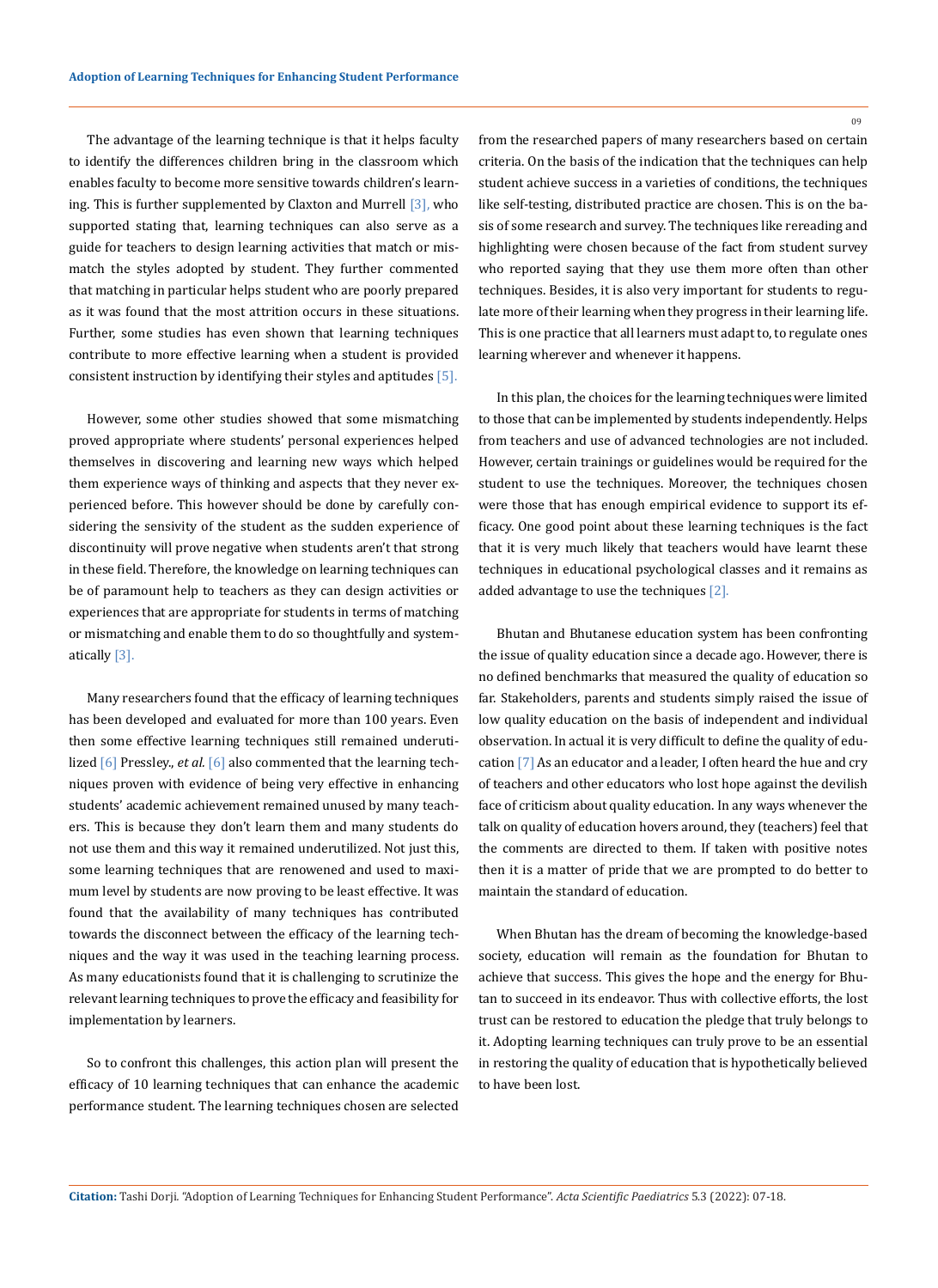| Sl. No. | <b>Learning Techniques</b> | <b>Description</b>                                                                                                                                             |  |
|---------|----------------------------|----------------------------------------------------------------------------------------------------------------------------------------------------------------|--|
| 1.      | Elaborative interrogation  | Making students create explanation for a clearly stated fact concept as true.                                                                                  |  |
| 2.      | Self-explanation           | Making student relate new information with what is known to the student and<br>also making student explain the procedure they involved while solving a problem |  |
| 3.      | Summarization              | Summarizing and writing the summaries of texts that are yet to be learned                                                                                      |  |
| 4.      | Highlighting/underlining   | Highlighting and underlining to mark important parts of a text to be learned. This<br>will be done while reading                                               |  |
| 5.      | Keyword mnemonic           | Any verbal materials represented with keywords and imagery objects developed<br>by thoughts                                                                    |  |
| 6.      | Imagery for text           | While reading and listening, trying to form mental images of the text materials                                                                                |  |
| 7.      | Rereading                  | Repeatedly reading the text material after an initial reading                                                                                                  |  |
| 8.      | Practice testing           | Testing self on the to be read text materials                                                                                                                  |  |
| 9.      | Distributed practice       | Preparing and using a schedule to practice study activities over a period of time                                                                              |  |
| 10.     | Interleaved practice       | Preparing and using a schedule to practice study activities over a period of time<br>but in this case there will be a mix of different kinds of materials      |  |

**Table 1:** The table below shows the Ten Learning Techniques with brief description.

This plan is prepared with the hope to adopt the ten learning techniques to enhance student learning. This will be done not just by identifying which learning techniques are best to use for good results but also to encourage students to use it to the fullest potential. The plan further has the some critical analysis to find how it can be further researched and improved.

## **My leadership philosophy integrated in the leadership action plan**

The most influential leader in an educational organization like school is the principal and their leadership is indistinguishably interrelated to student performance. In a recently published literature review, "How Leadership Influences Student Learning", Leithwood., *et al.* [8] mentioned that successful leadership has a very high significance in improving student learning. The leadership philosophy that is much discussed regarding the role of a school principal in developing staff members and students is the instructional leadership. Instructional leadership focusses more on principals' role in guiding teachers to good classroom practices*.* Of the many models on instructional leadership, Philip Hallinger's model is the one that has been researched the maximum*.* The model consists of three

sets of leadership dimensions, namely, 1) defining the school's mission*, 2)* managing the instructional program, and 3) promoting a positive learning climate [8] In addition to this, Leithwood., *et al*. [8] also metions about emotional intelligence of leaders. This is the ability and willingness of a leader to adapt to the needs expressed by people in the organization. This leadership philosophy when displayed, for example, through a principal's personal attention to students and teachers and through the utilization of the students and teachers capacities, will help in increasing the students and teachers enthusiasm and optimism, reducing frustration, transmitting a sense of mission and indirectly increasing the performance. So those were few leadership philosophy I would adopt as a school principal in adopting the learning techniques.

The action plan in particular will highlight the basics of successful implementation of the learning techniques that is adopted for student achievements academically. Thus a very good leadership action plan is very important for successful implementation of programs to enhance student achievements. The action plan below is purely based on adopting the ten chosen learning techniques to improve student achievement academically.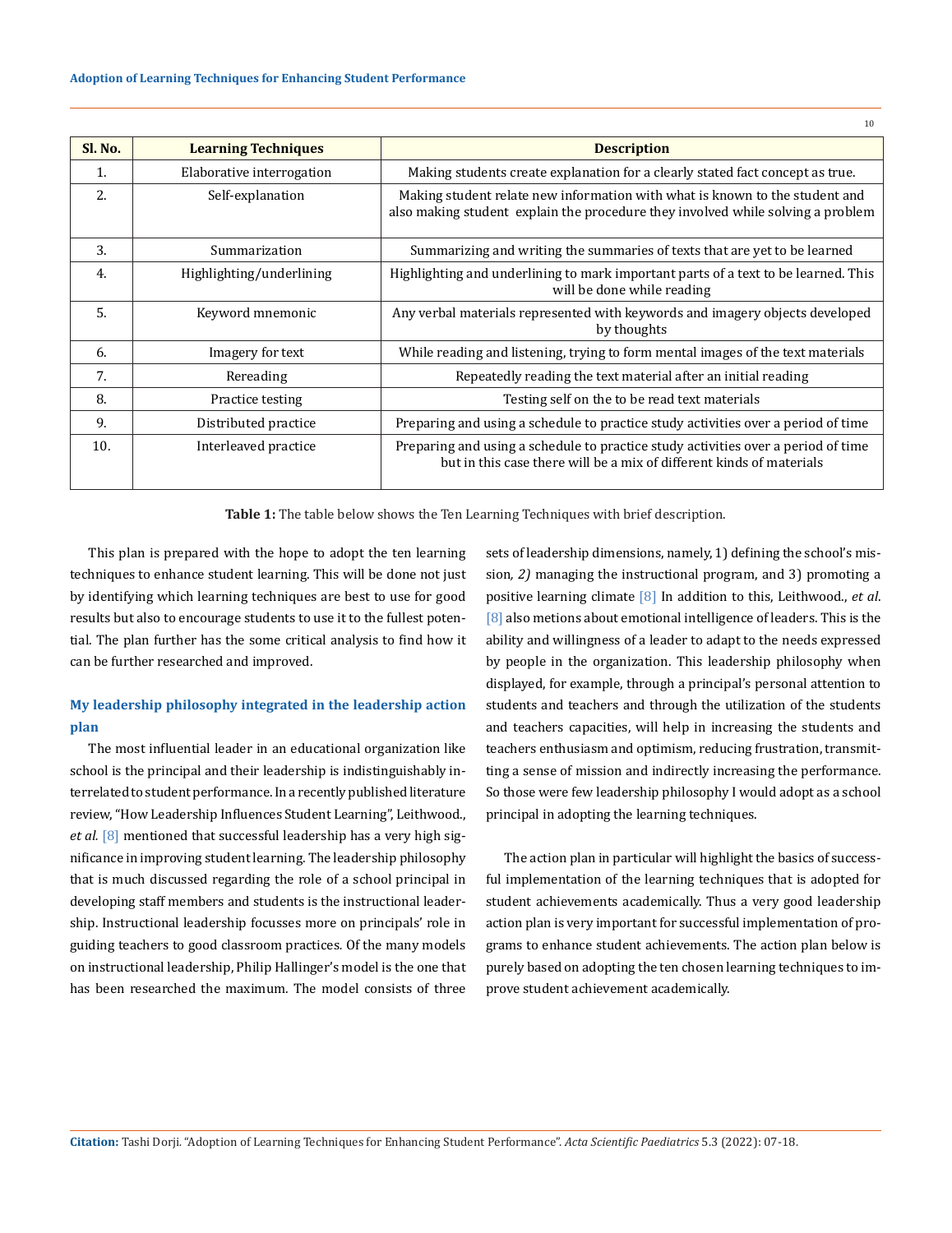## **Leadership action plan**

| Sl. No. | <b>Action</b>                                                                                                                                                                                | <b>Evaluation</b>                                                                                                                                                                                                                                                                                                                       | <b>Time</b>                                  | <b>Expected Learning Outcome</b>                                                                                               |
|---------|----------------------------------------------------------------------------------------------------------------------------------------------------------------------------------------------|-----------------------------------------------------------------------------------------------------------------------------------------------------------------------------------------------------------------------------------------------------------------------------------------------------------------------------------------|----------------------------------------------|--------------------------------------------------------------------------------------------------------------------------------|
|         | <b>Elaborative interrogation:</b><br>Let students create explanation<br>for a clearly stated fact concept as<br>true.                                                                        | Class/activity<br>participation<br>$\blacksquare$<br>roster.<br>Number of students success-<br>$\overline{a}$<br>fully generating explanation.                                                                                                                                                                                          | To be decided<br>by relevant<br>stakeholders | To establish in students the abili-<br>ties to create explanation for a<br>stated concept as true.                             |
|         | Self-explanation:<br>Make student relate new informa-<br>tion with what is known to the<br>student and also let student ex-<br>plain the procedure they involved<br>while solving a problem. | Class/activity<br>participation<br>$\overline{a}$<br>roster.<br>Number of student being able<br>$\overline{a}$<br>to carry out the assigned activ-<br>ity.                                                                                                                                                                              | To be decided<br>by relevant<br>stakeholders | To establish in students the abili-<br>ties to retain various measures<br>of memory, comprehension, and<br>transfer skills.    |
|         | Summarization:<br>Let students summarize and write<br>the summaries of texts that they<br>read.                                                                                              | Class/activity<br>participation<br>roster.<br>How successfully each partici-<br>$\overline{a}$<br>pating student has performed.                                                                                                                                                                                                         | To be decided<br>by relevant<br>stakeholders | The technique is expected to<br>boosts students' learning, com-<br>prehension, and retention of<br>course content.             |
|         | Highlighting/underlining:<br>Assign students the task to high-<br>light and underline text to be<br>learned by marking important<br>parts. Let them do this while read-<br>ing.              | Class/activity<br>participation<br>$\frac{1}{2}$<br>roster.<br>Ability of as many student to<br>identify key parts of text.                                                                                                                                                                                                             | To be decided<br>by relevant<br>stakeholders | The technique is expected to help<br>student comprehension of texts<br>easily.                                                 |
|         | Keyword mnemonic:<br>Make students develop and use<br>keywords and imagery objects for<br>verbal materials                                                                                   | Class/activity<br>participation<br>÷,<br>roster.<br>Check for as many number of<br>$\overline{a}$<br>keywords and imagery objects<br>developed.                                                                                                                                                                                         | To be decided<br>by relevant<br>stakeholders | The technique is expected to help<br>students develop interactive imag-<br>es and use them to subsequently<br>retrieve targets |
|         | Imagery for text:<br>Offer opportunities to let students<br>create mental images while read-<br>ing and listening to the text mate-<br>rials.                                                | Class/activity<br>participation<br>÷,<br>roster.<br>Creativity in student's ability<br>$\frac{1}{2}$<br>to create mental images asso-<br>ciated with text read.                                                                                                                                                                         | To be decided<br>by relevant<br>stakeholders | The technique is expected to help<br>student make inferences based on<br>information in a text and help in<br>comprehensions.  |
|         | Rereading:<br>Let student reread repeatedly the<br>text material after an initial read-<br>ing.                                                                                              | Class/activity<br>participation<br>$\blacksquare$<br>roster.<br>Student's ability to explain the<br>$\overline{\phantom{a}}$<br>text each time they reread.                                                                                                                                                                             | To be decided<br>by relevant<br>stakeholders | The learning outcome expected<br>for this technique measure has<br>been free recall.                                           |
|         | Practice testing:<br>Make student conduct self-testing<br>on, to be read text materials.                                                                                                     | Class/activity<br>participation<br>$\blacksquare$<br>roster.<br>Conduct cued recall, memory<br>$\overline{a}$<br>tests, including free-recall, rec-<br>ognition, and fill-in-the-blank<br>tests, as well as short-answer<br>and multiple-choice questions<br>that tap memory for informa-<br>tion explicitly stated in text<br>material | To be decided<br>by relevant<br>stakeholders | The technique is expected to en-<br>hance retention by triggering<br>elaborative retrieval processes                           |

**Citation:** Tashi Dorji*.* "Adoption of Learning Techniques for Enhancing Student Performance". *Acta Scientific Paediatrics* 5.3 (2022): 07-18.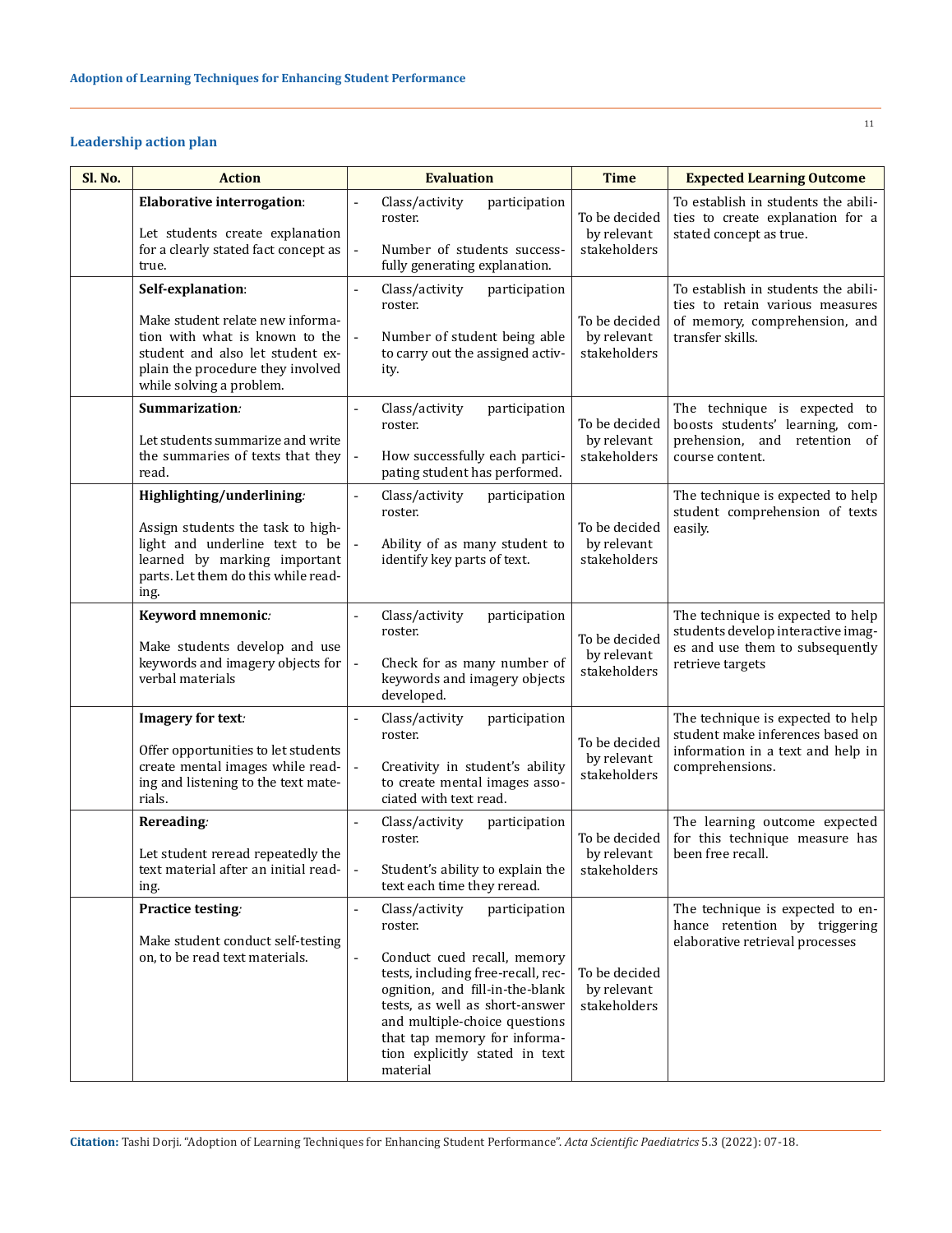|                                                                                                                                                                                 |                                            |                                                                                                                                                          |                                                   | 12                                                                                                                                                     |
|---------------------------------------------------------------------------------------------------------------------------------------------------------------------------------|--------------------------------------------|----------------------------------------------------------------------------------------------------------------------------------------------------------|---------------------------------------------------|--------------------------------------------------------------------------------------------------------------------------------------------------------|
| Distributed practice:<br>Assign student the task of prepar-<br>ing and using a schedule to prac-<br>tice study activities over a period<br>of time                              | $\overline{\phantom{0}}$                   | Class/activity<br>participation<br>roster.<br>Check for what text materi-<br>als have been studied on the<br>scheduled day. Conduct test to<br>evaluate. | To be decided<br>relevant  <br>by<br>stakeholders | The technique is expected to help<br>student in classroom teaching<br>learning of lessons on historical<br>facts, foreign language and spell-<br>ings. |
| Interleaved practice:<br>Let students prepare and use a<br>schedule to practice study activi-<br>ties over a period of time but by<br>mixing different kinds of materi-<br>als. | $\overline{\phantom{0}}$<br>$\overline{a}$ | Class/activity<br>participation<br>roster.<br>Conduct test to assess the<br>learning of different text with-<br>in the scheduled time period.            | To be decided<br>bv<br>relevant  <br>stakeholders | The technique is expected to help<br>students in identifying which so-<br>lution method should be used for<br>a given solid.                           |

**Table 2:** The table above that shows how the ten learning techniques will be implemented, evaluated and future recommendations be made for further improvements.

## **Strategies for auctioning the leadership action plan**

| SI.<br>No. | <b>Strategies for</b><br>actioning the plan | <b>Stakeholders Responsible</b>                          | <b>Leadership Philosophy</b>                          |
|------------|---------------------------------------------|----------------------------------------------------------|-------------------------------------------------------|
| 1          | Creating and sus-                           | The stakeholders involved are the Principal of the       | Collective leadership - Organize staff into meaning-  |
|            | taining a competi-                          | school accompanied by Vice Principal, teachers and       | ful collaborative teams that take collective respon-  |
|            | tive school                                 | support staff.                                           | sibility for student learning and work interdepen-    |
|            |                                             |                                                          | dently to achieve shared goals for which members      |
|            |                                             | With this strategy, the school leaders (Principal and    | hold themselves mutually accountable.                 |
|            |                                             | Teachers) can create a niche for the school to out-      |                                                       |
|            |                                             | perform all other competing schools. The leader          | The philosophy of team dynamics will also go here.    |
|            |                                             | and other stakeholders like teachers and support-        | Leaders take collective responsibility for student    |
|            |                                             | ing staff of the school will be able to utilize the core | learning, help students achieve at higher levels,     |
|            |                                             | competencies of the school in achieving higher com-      | and express higher levels of professional satisfac-   |
|            |                                             | petitive advantage for the school.                       | tion $[1]$ .                                          |
| 2          | Empowering<br>the                           | This is a key goal for leaders when accountability       | Organic Leadership: The kind of leadership that       |
|            | staff of the school to                      | mechanisms include giving a greater voice to com-        | is away from the conventional, autocratic and dic-    |
|            | take important deci-                        | munity stakeholders, as in the case of parent con-       | tatorial leader. [9] Here the leader is involving the |
|            | sions                                       | trolled school councils; encouraging data-informed       | entire staff of the school to meet a common goal      |
|            |                                             | decision making should be a part of this goal.           | of the organization. The staff of the school are ac-  |
|            |                                             |                                                          | tively involved in organizational decision making.    |
|            |                                             |                                                          | The existence of staff cooperation and collegiality   |
|            |                                             |                                                          | is the fruit of this leadership philosophy of organic |
|            |                                             |                                                          | leadership. The leader also coordinates the flow of   |
|            |                                             |                                                          | the work resolving all uncertainties. This enables    |
|            |                                             |                                                          | in the formation of supportive forms of administra-   |
|            |                                             |                                                          | tive leadership which leads to expediting the of line |
|            |                                             |                                                          | employees' work.                                      |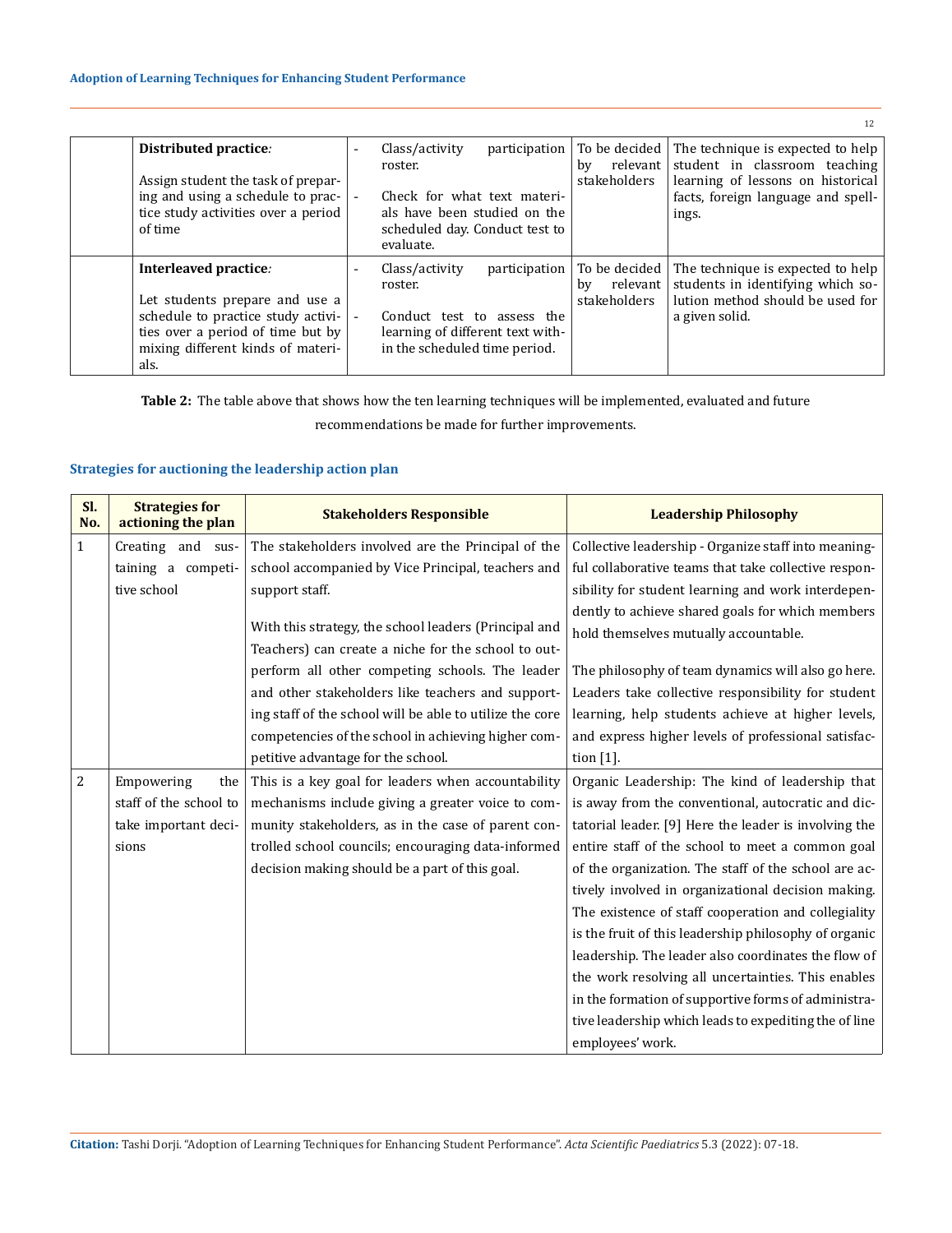| 3 | providing<br>By<br>in- | One important strategy that a principal of a school     | Instructional Leadership: Instructional leader-         |
|---|------------------------|---------------------------------------------------------|---------------------------------------------------------|
|   | structional<br>guid-   | adopts to achieve goals related to instructional mat-   | ship is one leadership philosophy that is adopted       |
|   | ance:                  | ters in the school. With this strategy any actions      | by principal of schools. Instructional leadership       |
|   |                        | related to student learning becomes easy or achiev-     | philosophy usually involves leaders to have a clear     |
|   |                        | able. This however requires leaders the quality and     | cut goals for any activities. The leader manages        |
|   |                        | ability to assess the work of the fellow teacher in the | curriculum, assess the lesson plans of teachers and     |
|   |                        | system.                                                 | allocates resources and evaluate teachers regularly     |
|   |                        |                                                         | to promote student learning and growth [10] Qual-       |
|   |                        |                                                         | ity of instruction is the top priority for the instruc- |
|   |                        |                                                         | tional principal.                                       |
| 4 | Developing and im-     | When schools are required to have school-improve-       | Strategic Leadership: Strategic Leadership is the       |
|   | plementing strategic   | ment plans, as in most school districts now, school     | ability of influencing others to voluntarily make       |
|   | and school-improve-    | leaders need to master skills associated with pro-      | decisions that enhance the prospects for the or-        |
|   | ment plans             | ductive planning and the implementation of such         | ganization's long-term success while maintaining        |
|   |                        | plans. Virtually all district leaders need to be profi- | long-term financial stability [11-13]                   |
|   |                        | cient in large-scale strategic-planning processes       |                                                         |

**Table 3:** The table below shows the strategies to put the action plan into practice**.**

## **Risk, evaluation and implementation issues of the action plan**

The above table (Table 4) shows the risk factors, evaluation of each learning techniques and suggests how applicable each of the learning techniques are. Though four learning techniques are found to be highly risky to implement, yet if the negative aspects are studied well then the applicability is found to be good. On average the 10 pedagogical learning techniques are very good techniques to enhance or promote student learning despite some factors barring its applicability. As mentioned earlier, the deteriorating quality of education in Bhutan (as assumed) has become a serious concern for all the stakeholders, student, parent and teachers. The 10 learning techniques identified here can be of help to bring down the concerns regarding the quality of education. It has the potential to boost the quality of education, provided the implementers implement the techniques when it is best suited. All of the techniques might not prove to be the best for all, yet an alternative to every technique found ineffective be made so that it works the best for the users.

#### **Leadership philosophy integrated in the action plan**

For the action plan to come into action and bring in the desired goals set, a good leadership practice must prevail. Undertaking this project, I learnt a lot on how leadership can impact or influence student achievement. The leadership that has the potential to guide, support, facilitate, instruct and motivate has the positive impact in students learning and enhancing their academic achievements. Leithwood., *et al*. [8] has rightly said, "Leadership is second only to classroom instruction among all school-related factors that contribute to what students learn at school". For this action plan to execute well and learning techniques to reach the learners, the following leadership was displayed.

Instructional Leadership: Instructional Leadership: Principal while displaying his instructional leadership considers quality of instruction as the top priority. Instructional leadership is one leadership philosophy that is adopted by principal of schools. Instructional leadership philosophy usually involves leaders to have a clear cut goals for any activities. As an instructional leader, the principal manages curriculum in which the learning techniques are very much integrated. The principal also assesses the lesson plans of teachers in which again the learning techniques will be integrated. The principal allocates resources and evaluate teachers regularly to promote student learning and growth.

Principals and teachers share leadership in the philosophy of cooperative leadership. For the learning techniques to achieve success, principal, teachers and students will have to collaborate and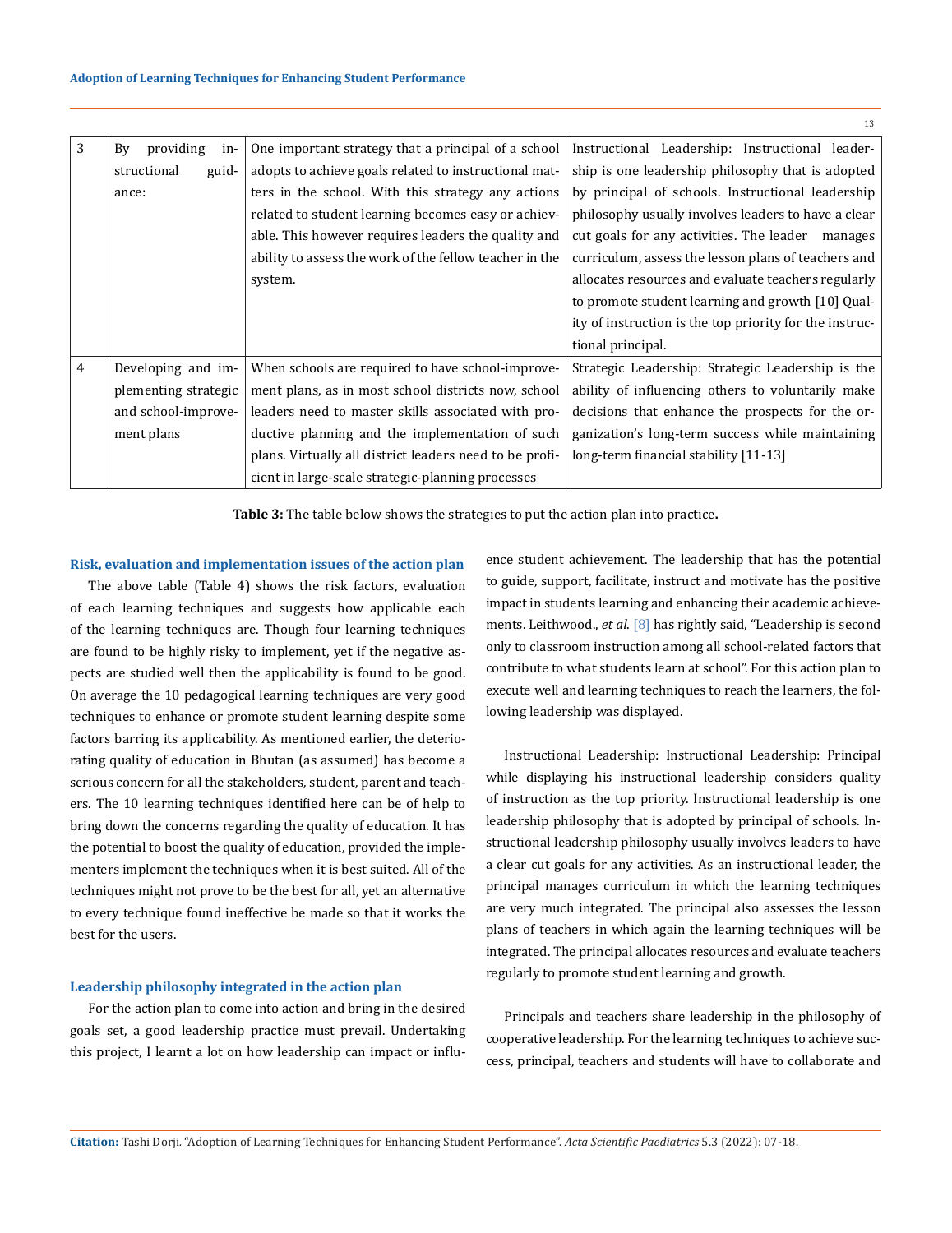| SI. | <b>Learning</b>                | <b>Risks</b>     |                                                                                                                                                                                                                                                                                                          |                                                                                                                                                                                                                                                                      |
|-----|--------------------------------|------------------|----------------------------------------------------------------------------------------------------------------------------------------------------------------------------------------------------------------------------------------------------------------------------------------------------------|----------------------------------------------------------------------------------------------------------------------------------------------------------------------------------------------------------------------------------------------------------------------|
| No. | <b>Techniques</b>              |                  | <b>Evaluation</b>                                                                                                                                                                                                                                                                                        | <b>Issues for Implementation</b>                                                                                                                                                                                                                                     |
| 1.  | Elaborative interro-<br>gation | Average          | Moderate Utility: The evaluation was on the<br>basis of its material that is lengthier or more<br>complex than fact lists                                                                                                                                                                                | One possible merit of elaborative interrogation<br>is that it apparently requires minimal training.<br>It is applicable to student of any grades.                                                                                                                    |
| 2.  | Self-explanation               | Average          | Moderate Utility: A major strength of this<br>technique is that its effects have been shown<br>across different content materials within<br>task domains as well as across several differ-<br>ent task domains.                                                                                          | The technique has the potential of broad ap-<br>plicability across a range of tasks and content<br>domains.                                                                                                                                                          |
| 3.  | Summarization                  | <b>High Risk</b> | Low Utility: It can be an effective learning<br>strategy for learners who are already skilled<br>at summarizing; however, many learners<br>(including children, high school students,<br>and even some undergraduates) will re-<br>quire extensive training, which makes this<br>strategy less feasible. | Applicable for those who already know well<br>about summarization.                                                                                                                                                                                                   |
| 4.  | Highlighting/under-<br>lining  | <b>High Risk</b> | Low Utility: In most situations that have<br>been examined and with most participants,<br>highlighting does little to boost perfor-<br>mance.                                                                                                                                                            | Students already are familiar<br>with and spontaneously adopt the technique<br>of highlighting;<br>the problem is that the way the technique is                                                                                                                      |
|     |                                |                  |                                                                                                                                                                                                                                                                                                          | typically implemented is not effective                                                                                                                                                                                                                               |
| 5.  | Keyword mnemonic               | <b>High Risk</b> | Low Utility: It does show promise for key-<br>word-friendly materials, but it is not highly<br>efficient (in terms of time needed for train-<br>ing and keyword generation), and it may not<br>produce durable learning                                                                                  | Implementation requires the development of<br>keywords, whether by students, teachers, or<br>textbook designers.                                                                                                                                                     |
| 6.  | Imagery for text               | Low              | Potential Utility: Imagery can improve stu-<br>dents' learning of text materials, and the<br>promising work. Imagery production is also<br>more broadly applicable than the keyword<br>mnemonic.                                                                                                         | Given that imagery does not appear to un-<br>dermine learning. Teachers may consider in-<br>structing students (third grade and above) to<br>attempt to use imagery when they are reading<br>texts that easily lend themselves to imaginal<br>representations.       |
| 7.  | Rereading                      | High<br>Risks    | Low Utility: Although benefits from reread-<br>ing have been shown across a relatively<br>wide range of text materials, the generality<br>of rereading effects has not been well estab-<br>lished.                                                                                                       | One advantage of rereading is that students re-<br>quire no training to use it, other than perhaps<br>being instructed that rereading is generally<br>most effective when completed after a mod-<br>erate delay rather than immediately after an<br>initial reading. |
| 8.  | Practice testing               | Low Risks        | High utility: Testing effects have been dem-<br>onstrated across an impressive range.                                                                                                                                                                                                                    | Practice testing has broad applicability. Prac-<br>tice testing appears to be relatively reasonable<br>with respect to time demands.                                                                                                                                 |

**Citation:** Tashi Dorji*.* "Adoption of Learning Techniques for Enhancing Student Performance". *Acta Scientific Paediatrics* 5.3 (2022): 07-18.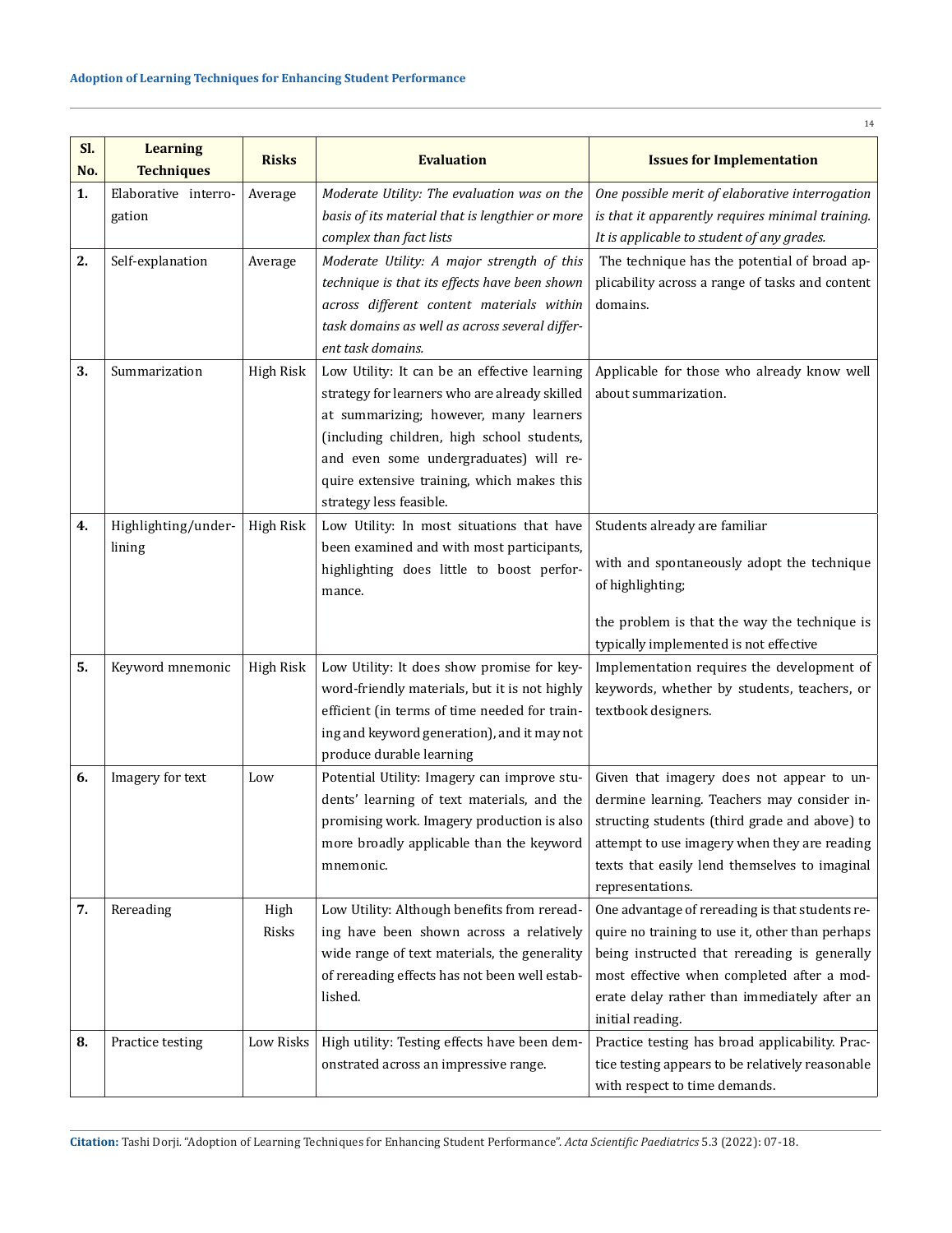| 9.  | Distributed practice | Low Risks | High Utility: It works across students of dif- | Several obstacles may arise when implement-      |
|-----|----------------------|-----------|------------------------------------------------|--------------------------------------------------|
|     |                      |           | ferent ages, with a wide variety of materials, | ing distributed practice in the classroom. It is |
|     |                      |           | on the majority of standard laboratory mea-    | easy to implement (although it may require       |
|     |                      |           | sures, and over long delays.                   | some training) and has been used successfully    |
|     |                      |           |                                                | in a number of classroom studies.                |
| 10. | Interleaved practice | Average   | Moderate utility: On the positive side, inter- | The technique is a promising one, their proce-   |
|     |                      |           | leaved practice has been shown to have rel-    | dure offers a tactic for the implementation of   |
|     |                      |           | atively dramatic effects on students' learn-   | interleaved practice, both by teachers in the    |
|     |                      |           | ing and retention of mathematical skills,      | classroom and by students regulating their       |
|     |                      |           | and teachers and students should consider      | study                                            |
|     |                      |           | adopting it in the appropriate contexts.       |                                                  |

**Table 4:** The table below shows the risk and evaluation of success model of the action plan and issues related to applicability of the techniques and what further needs to be done.

build working relationships that are stronger and this will enable good student achievement.

The philosophy of collective leadership is very much evident while implementing the action plan of adopting the ten learning techniques to enhance student achievement. This happens when the principal of the school with the philosophy of cooperative leadership organizes staff into significant cooperative teams. The team that takes responsibility for student collectively. The team that works towards achieving organizational goals.

Altogether, I can see the prevalent of 'Team Dynamics". Team dynamics takes the wholesome responsibility for student learning. The team dynamics strives to help students achieve high performance. With this they express high level of professional satisfaction. Learning techniques can be easily used here when student and teachers with principal collaboratively work towards achieving enhanced academic growth.

#### **How i demonstrated my leadership philosophy**

No matter what the style of leaderships, there are some practices individuals display that works effectively than the actual leadership philosophy. Leadership has its foundation grounded in morality of mankind. Morality of mankind guides man to become good human being. I base my leadership in the words of our beloved Fifth Druk Gyalpo [1] Jigme Khesar Namgyal Wangchuk, who stress more on *"Leadership of the Self".* 

I value the authority bestowed upon me on my appointment as a deputy principal by the Royal Government of Bhutan. Thus, I have the moral values I derived from the words of my great King. I believe in modeling my character and action so that my teachers and students have better insights about me. I do this by being their role model not just in words but in action as well. This action I commit makes it easier for me to influence them. Thus I can lead them towards enhanced performance.

Since I mentioned about deriving my moral values from the words of my beloved King, it is very essential that I mark my words and action. So I always believe in disciplining my everyday conduct. Since I am looked upon by many as a role model so I have that moral responsibilities to have a self-discipline.

As a deputy principal, I am looked upon by many as an expert in many fields. I need to have or develop my capacity into being an individual who has the answer to questions asked by my teachers and students. I must develop myself into a mentor or coach who can be trusted and looked upon with trusts.

In this rapidly changing world it is very important to keep pace with the advancing world by reading and learning new things. A leader will always be looked upon as someone who knows many thing. This way, if a leader keeps reading and updating with every new development then the leader has the opportunity to inspire his fellow teachers and students. There are many subjects that one needs to update like Managing change and innovation, Leadership, Research methodology, and many more.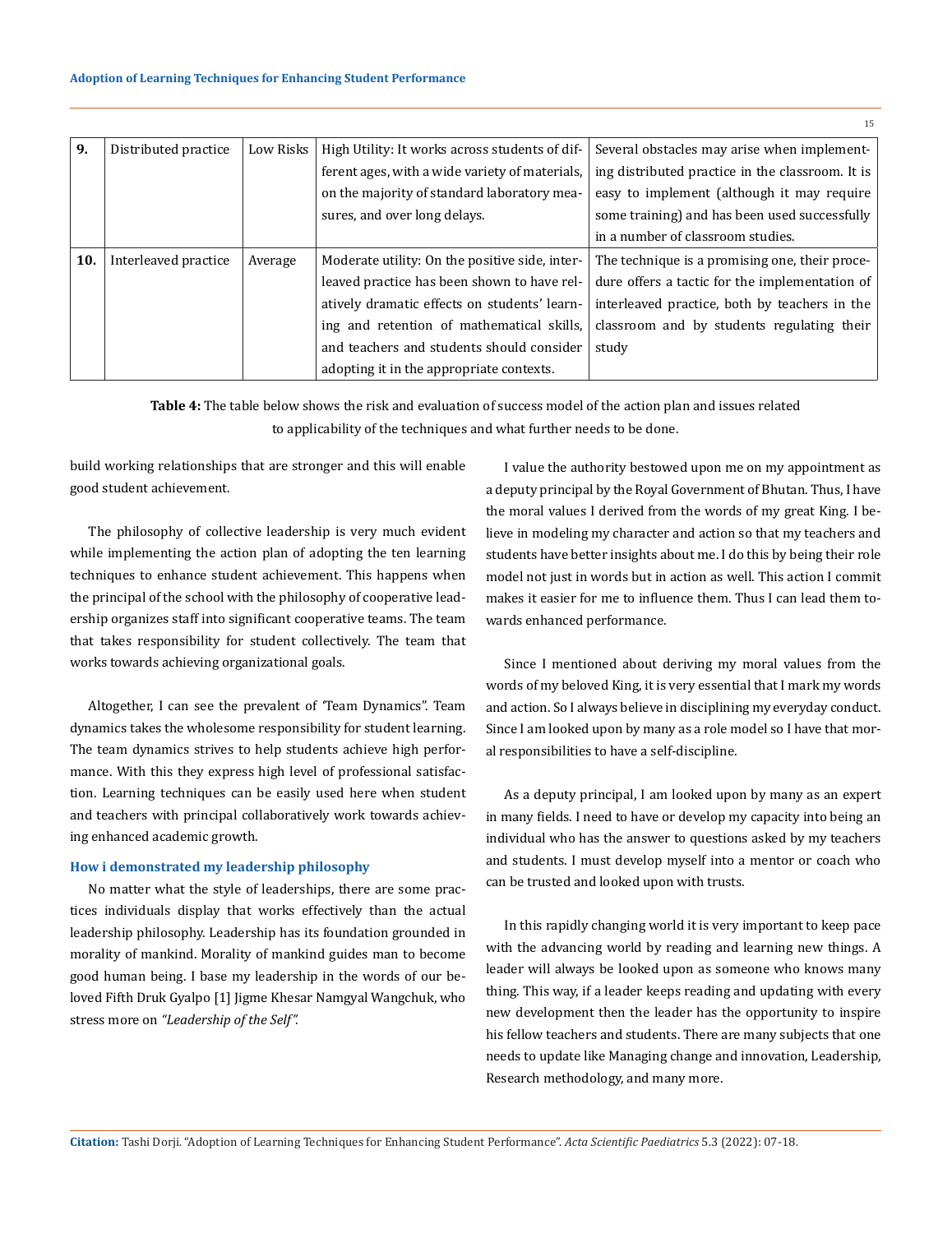As a leader there is the general tendency of feeling the superiority over ones subordinates. This is not good in this  $21<sup>st</sup>$  century world. The quality of humility and kindness are some of the aspects of good leadership one must practice. This will draw your student and teachers closer to you. Then as a leader you can create a good leader in you to improve the performance of student and teacher and the school as a whole.

#### **My experiences in working in and leading teams**

I have always been close with my fellow teachers and students as the deputy principal and the academic secretary of the school. While being in that leadership position I have always been in touch with the leadership philosophy identified, expressed, explained and integrated above. The aforementioned leadership philosophy were the ones from among many that I always practiced and displayed. For the instructional leadership, the nature of my roles and responsibility expects me to provide direction and monitor the classroom practices of teachers. As the academic secretary, I am again supposed to look after all the matters related to academics. Thus, this responsibility gives me good opportunity to be together with my teams of teachers. Working and leading teams was an experience I always cherished and valued. This is because I get to display my leadership philosophy amidst the teachers and it enables me to learn about my mistakes through their actions and behaviors. I get the opportunity to learn from my teams and likewise they do the same from me. Altogether we work collectively, collaboratively and cooperatively towards achieving the goals set for whatever actions we strive to take.

The challenges I often confront while working with my team is the problem caused due to unavailability of resources. The place where I work is also in a remote place, so we often come across the problems of unavailability of resources for carrying out various curricular activities. The next minor challenge I come across is with the punctuality of the staff of the school. School is a place where all of us (staff) are looked upon as a role model. We cannot take anything lightly. Punctuality is one important character building activity we teach our student. Thus when staff are late for their duty, I have to confront them. Nobody likes being named of the mistakes one commits. So this is one minor challenge I often get to confront. Otherwise, my journey as a leader is going good.

All in all, doing this assignment I learnt a lot on leadership and how a good leader who practices good leadership traits can make a massive difference in developing the society where the leader dwells.

#### **Conclusion**

The world is fast becoming a battle field for many ignorant, illiterate, egoist and evil minded creatures in the form of human beings. These human beings are the ones who are not purified of all these dirt accumulated by living a life denied of good education. To further supplement on the importance of education, I would like to quote the statements of the first lady of the 32nd President of the United States of America, Mrs. Eleanor Roosevelt, who said, "Education is essential to good citizenship and that education is important to life because it enables people to contribute to their community and their country". If people are denied good education, the growth of the aforementioned evils will traumatize the living of good people.

On the other hand, education has progressed in leaps and bounds to create a better, comfortable and heaven like world to live in. With the rapidly developing world the expectation for good education also rose. This high expectation of people gave birth to people thinking, assessing and determining the quality of education. Thus, this propelled to make educationist think about better techniques to develop the quality of education and enhance the performance of the students or learners. One ways of doing so is adopting learning techniques to enhance student performance. In this essay, I presented a review of the literature that I used in framing an action plan to be used to implement the learning techniques that I studied to plan the leadership action plan.

This is further supplemented by the leadership philosophy. A plain plan with no proper leadership direction will never be able to achieve success. Several leadership philosophy related with the execution of the plan is also discussed in the plan. The leadership plan has proper strategies identified to put the action plan into actions effectively. The plan also identified the strength and weaknesses of the chosen learning techniques. Its feasibility in implementation as implementation issue is also studied and presented. It was found that the chosen learning techniques are applicable in Bhutanese classrooms. Further the essay also reflected on the work I carried out to complete the action plan. It is further strengthened by the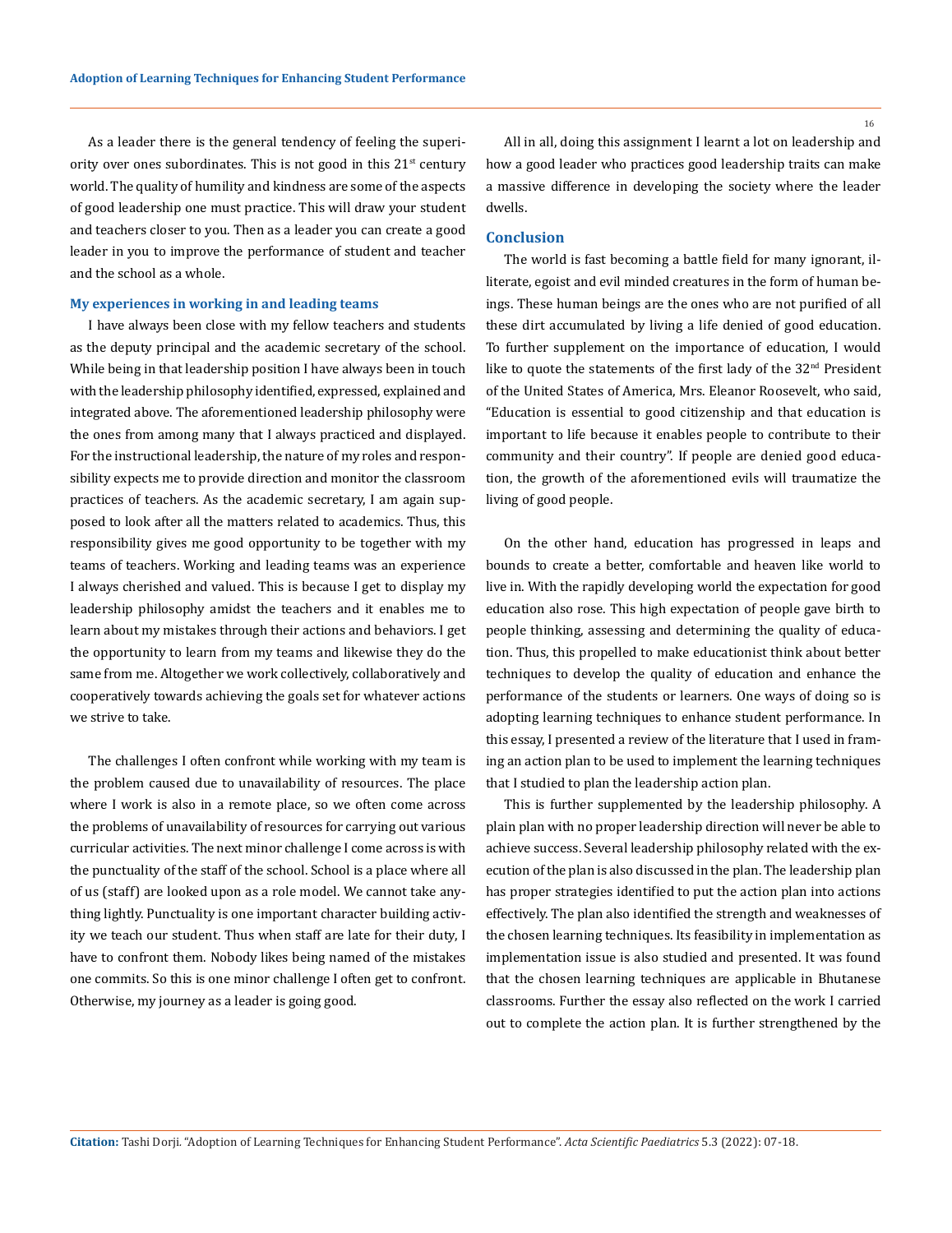examples I provided on the areas where I demonstrated leadership, professionally and personally. Lastly my experiences in working with teams and leading them is also highlighted.

I conclude this essay with the 3E's I derived from the study. 3E's equaling to education. Equipping myself with required skills to enhancing myself with good knowledge about leadership and thus becoming an empowered leader. All this was possible because of education.

# **Limitations of the Action Plan and Future Course of Research**

# **As for the limitations of the action plan, I have the fol-**

#### **lowing**

From the 10 learning techniques, it is very difficult to identify students who need additional time and support to become proficient with the learning techniques. Moreover there is no proper process to provide enrichment and extension to students who are already highly proficient.

The literature for the action plan was based on the research carried out in a foreign country. So even when reviews of the techniques are in-depth and up to date, the feasibility in the applicability in Bhutanese classroom remains a little doubtful.

The plan does little talk about reading comprehension when reading comprehension proved to be an effective learning technique. The plan does not include learning conditions which makes it difficult to trust the relevancy of the learning conditions that might prevail in real.

Thus, if future research is to be carried out then the aforementioned limitations are never to be overlooked. The plan has a very good future course of research as the aforementioned limitations if studied well will give the ten learning techniques the higher value in enhancing student performance academically.

### **Bibliography**

1. Louis KS., *et al.* [Investigating the Links to Improved Student](https://www.wallacefoundation.org/knowledge-center/Documents/Investigating-the-Links-to-Improved-Student-Learning-Executive-Summary.pdf) [Learning, Minnesota: The Wallace Foundation \(2010\).](https://www.wallacefoundation.org/knowledge-center/Documents/Investigating-the-Links-to-Improved-Student-Learning-Executive-Summary.pdf)

- 2. Dunlosky J., *et al.* ["Improving Students' Learning With Effec](https://pcl.sitehost.iu.edu/rgoldsto/courses/dunloskyimprovinglearning.pdf)[tive Learning Techniques: Promising Directions From Cogni](https://pcl.sitehost.iu.edu/rgoldsto/courses/dunloskyimprovinglearning.pdf)[tive and Educational Psychology".](https://pcl.sitehost.iu.edu/rgoldsto/courses/dunloskyimprovinglearning.pdf) *Psychological Science In the Public Interest* [14.1 \(2013\): 4-58.](https://pcl.sitehost.iu.edu/rgoldsto/courses/dunloskyimprovinglearning.pdf)
- 3. [Claxton CS and Murrell PH. "Learning Styles: Implications for](https://eric.ed.gov/?id=ED293478) [Improving Educational Practices". Washington: Association](https://eric.ed.gov/?id=ED293478) [for the Study of Higher Education \(1987\).](https://eric.ed.gov/?id=ED293478)
- 4. [Kirby P. Cognitive Style, Learning Style and Transfer Skill Ac](https://www.voced.edu.au/content/ngv%3A29464)[quisition, Ohio: The National Center for Research in Vocational](https://www.voced.edu.au/content/ngv%3A29464)  [Education \(1979\).](https://www.voced.edu.au/content/ngv%3A29464)
- 5. [Kolb AY and Kolb DA. "Learning Styles and Learning Spaces:](https://psycnet.apa.org/record/2007-00824-007) [Enhancing Experiential Learning in Higher Education".](https://psycnet.apa.org/record/2007-00824-007) *Acad[emy of Management Learning and Education](https://psycnet.apa.org/record/2007-00824-007)* 4.2 (2005): 193- [212.](https://psycnet.apa.org/record/2007-00824-007)
- 6. Pressley M., *et al*[. "The Challenges of Classroom Strategy In](https://www.jstor.org/stable/1001806)struction". *[The Lementary School Journal](https://www.jstor.org/stable/1001806)* 89.3 (1989): 301- [342.](https://www.jstor.org/stable/1001806)
- 7. [CERD. "Quality of Education in Bhutan". Thimphu, Center for](https://www.pce.edu.bt/wp-content/uploads/2019/07/Quality-of-Education-II.pdf) [Educational Research and Development \(2008\).](https://www.pce.edu.bt/wp-content/uploads/2019/07/Quality-of-Education-II.pdf)
- 8. Leithwood K., *et al.* [How Leadership Influences Student Learn](https://www.wallacefoundation.org/knowledge-center/pages/how-leadership-influences-student-learning.aspx)[ing, na: The Wallace Foundation \(2004\).](https://www.wallacefoundation.org/knowledge-center/pages/how-leadership-influences-student-learning.aspx)
- 9. Rautiola JD. "Effects Of Leadership Styles And Student Academic Achievement". Michigan: Michigan University (2009).
- 10. [Dorji J. "Quality of Education in Bhutan: The Story of Growth](https://www.worldcat.org/title/quality-of-education-in-bhutan-the-story-of-growth-and-change-in-the-bhutanese-education-system/oclc/270498558)  [and Change in the Bhutanese Education System". 2nd edition.](https://www.worldcat.org/title/quality-of-education-in-bhutan-the-story-of-growth-and-change-in-the-bhutanese-education-system/oclc/270498558) [Thimphu: KMT Publisher \(2005\).](https://www.worldcat.org/title/quality-of-education-in-bhutan-the-story-of-growth-and-change-in-the-bhutanese-education-system/oclc/270498558)
- 11. [Halimatou SM and Yang X. "The Adoption of Instructional](https://www.researchgate.net/publication/276499167_The_Adoption_of_Instructional_Techniques_and_Educational_Technologies_among_Teaching)  [Techniques and Educational Technologies among Teaching".](https://www.researchgate.net/publication/276499167_The_Adoption_of_Instructional_Techniques_and_Educational_Technologies_among_Teaching)  *[Creative Education, Volume](https://www.researchgate.net/publication/276499167_The_Adoption_of_Instructional_Techniques_and_Educational_Technologies_among_Teaching)* 5 (2014): 2062-2070.
- 12. Maxwell JC. "The 21 Irrefutable Laws of Leadership: Follow Them and People Will Follow You". 10th Anniversary edition. Nashville, Tennessee: Thomas Nelson Inc (2007).